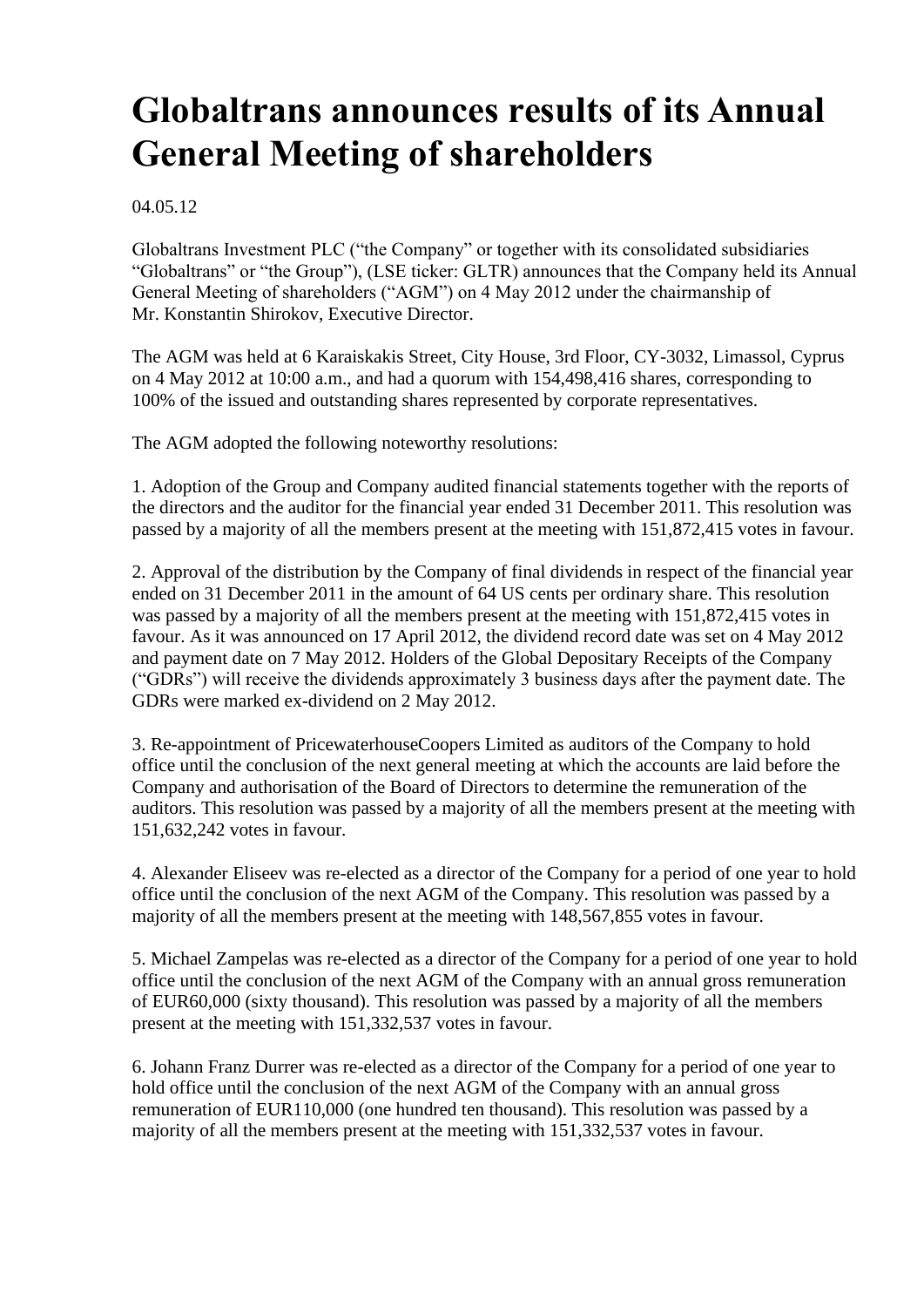7. Sergey Maltsev was re-elected as a director of the Company for a period of one year to hold office until the conclusion of the next AGM of the Company. This resolution was passed by a majority of all the members present at the meeting with 151,332,537 votes in favour.

8. Mikhail Loganov was re-elected as a director of the Company for a period of one year to hold office until the conclusion of the next AGM of the Company with an annual gross remuneration of EUR120,000 (one hundred twenty thousand). This resolution was passed by a majority of all the members present at the meeting with 151,275,537 votes in favour.

9. Elia Nicolaou was re-elected as a director of the Company for a period of one year to hold office until the conclusion of the next AGM of the Company with an annual gross remuneration of EUR1,500 (one thousand five hundred). This resolution was passed by a majority of all the members present at the meeting with 151,275,537 votes in favour.

10. Konstantin Shirokov was re-elected as a director of the Company for a period of one year to hold office until the conclusion of the next AGM of the Company. This resolution was passed by a majority of all the members present at the meeting with 151,275,537 votes in favour.

11. The pre-emption rights of existing members of the Company in relation to the 75,782,595 ordinary shares in the Company of US\$0.10 each, which were approved to be issued by the extraordinary shareholders meeting of 23 November 2009 and remain unissued, were disapplied in accordance with article 16 of the Articles of Association and Section 60B.(5) of the Companies Law, CAP.113 (as amended), for a period of 12 months from the date of this AGM, and those shares will be available to be allotted by the Board of Directors of the Company to such persons as the Board of Directors of the Company may from time to time decide in order to give effect to the Company's investment programme and for general corporate and working capital purposes, for such consideration as determined by the Board of Directors of the Company, provided that the shares shall not be issued for less than the nominal value of the shares to be allotted as aforesaid. This resolution was passed by a majority of all the members present as the meeting with 138,250,588 votes in favour.

## **RELATED MATERIALS**

The Minutes of the AGM are available at the registered office of the Company at Omirou 20, Agios Nikolaos, CY-3095 Limassol, Cyprus and will be available shortly at the National Storage Mechanism of the UK Listing Authority, located at www.hemscott.com/nsm.do.

The Group and the Company audited financial statements, together with the reports of the directors and the auditor for the financial year ended 31 December 2011, are available as the appendices to the Globaltrans' Annual Report for 2011 at (i) the registered office of the Company at Omirou 20, Agios Nikolaos, CY-3095 Limassol, Cyprus; (ii) the Globaltrans' corporate website (www.globaltrans.com) and (iii) the National Storage Mechanism of the UK Listing Authority, located at www.hemscott.com/nsm.do.

#### **ENQUIRIES**

## **Globaltrans Investor Relations**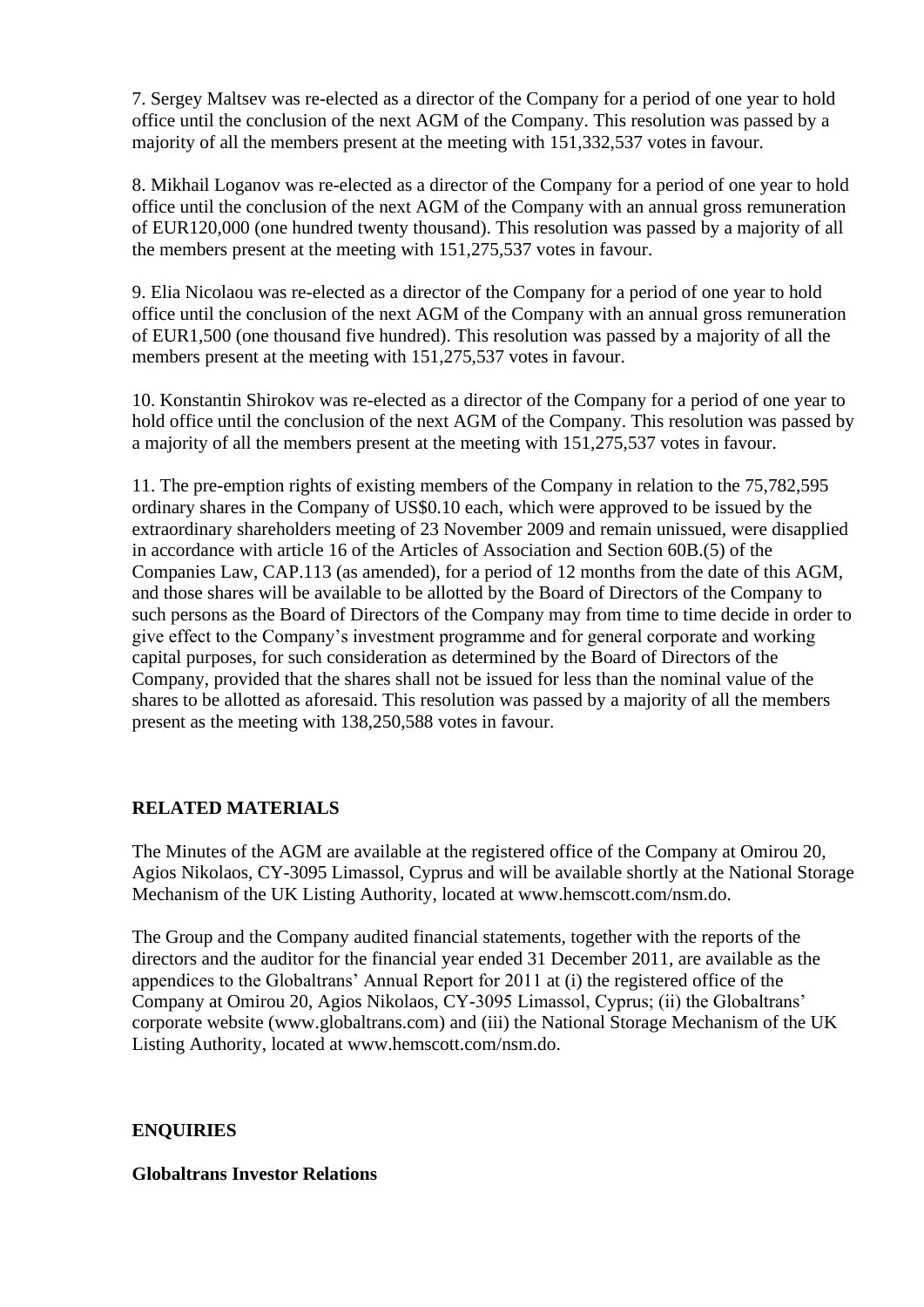Mikhail Perestyuk

+357 25 503 153

[irteam\(at\)globaltrans.com](mailto:irteam@globaltrans.com)

#### **For international media**

Holloway & Associates

Laura Gilbert / Zoe Watt

+44 20 7240 2486

[globaltrans\(at\)rholloway.com](mailto:globaltrans@rholloway.com)

#### **NOTES TO EDITORS**

Globaltrans is a leading private freight rail transportation group in Russia and the first such group to have an international listing.

Globaltrans Investment PLC is incorporated in Cyprus with major operating subsidiaries located in Russia, Ukraine and Estonia. The Group provides freight rail transportation, railcar leasing, and certain ancillary services to clients in Russia, the CIS countries and the Baltics.

The Group's fleet of rolling stock owned and leased under finance and operating leases amounted to 47,580 units at 31 December 2011, including 26,607 gondola cars, 20,427 rail tank cars, 56 locomotives and 490 other railcars.

The Group's Freight Rail Turnover in 2011 was 110.6 billion tonnes-km with 69.6 million tonnes of freight transported. In 2011 the Group's adjusted revenue was USD 1,177.0 million with adjusted EBITDA reaching USD 505.1 million.

Globaltrans' global depositary receipts (ticker symbol: GLTR) have been listed on the Main Market of the London Stock Exchange since May 2008.

To learn more about Globaltrans, please visit www.globaltrans.com.

## **LEGAL DISCLAIMER**

Some of the information in this announcement may contain projections or other forward-looking statements regarding future events or the future financial performance of Globaltrans. You can identify forward-looking statements by terms such as 'expect', 'believe', 'anticipate', 'estimate', 'intend', 'will', 'could', 'may' or 'might', the negative of such terms or other similar expressions.